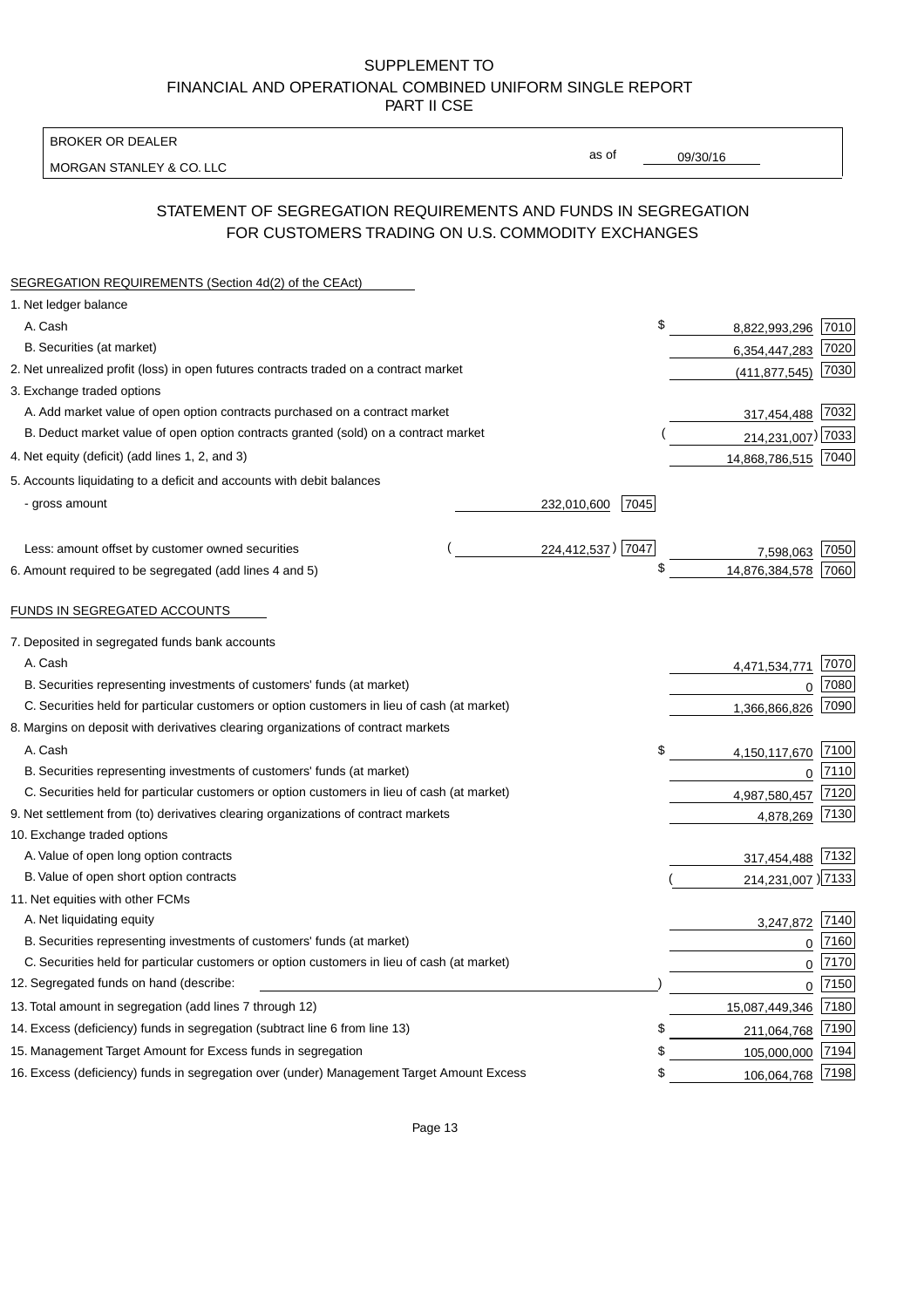|                                                                                                          | <b>BROKER OR DEALER</b>                                                              |    | as of                |          |                  |  |
|----------------------------------------------------------------------------------------------------------|--------------------------------------------------------------------------------------|----|----------------------|----------|------------------|--|
|                                                                                                          | MORGAN STANLEY & CO. LLC                                                             |    |                      | 09/30/16 |                  |  |
| STATEMENT OF SEGREGATION REQUIREMENTS AND FUNDS IN SEGREGATION<br>FOR CUSTOMERS' DEALER OPTIONS ACCOUNTS |                                                                                      |    |                      |          |                  |  |
|                                                                                                          | 1. Amount required to be segregated in accordance<br>with Commission regulation 32.6 |    | \$                   |          | 0<br>7200        |  |
|                                                                                                          | 2. Funds in segregated accounts                                                      |    |                      |          |                  |  |
|                                                                                                          | A. Cash                                                                              | \$ | 7210<br><sup>0</sup> |          |                  |  |
|                                                                                                          | B. Securities (at market)<br>C. Total                                                |    | $0$  7220            |          | 7230<br>$\Omega$ |  |
|                                                                                                          | 3. Excess (deficiency) funds in segregation                                          |    |                      |          |                  |  |
|                                                                                                          | (subtract line 2.C from line 1)                                                      |    |                      |          | 0 7240           |  |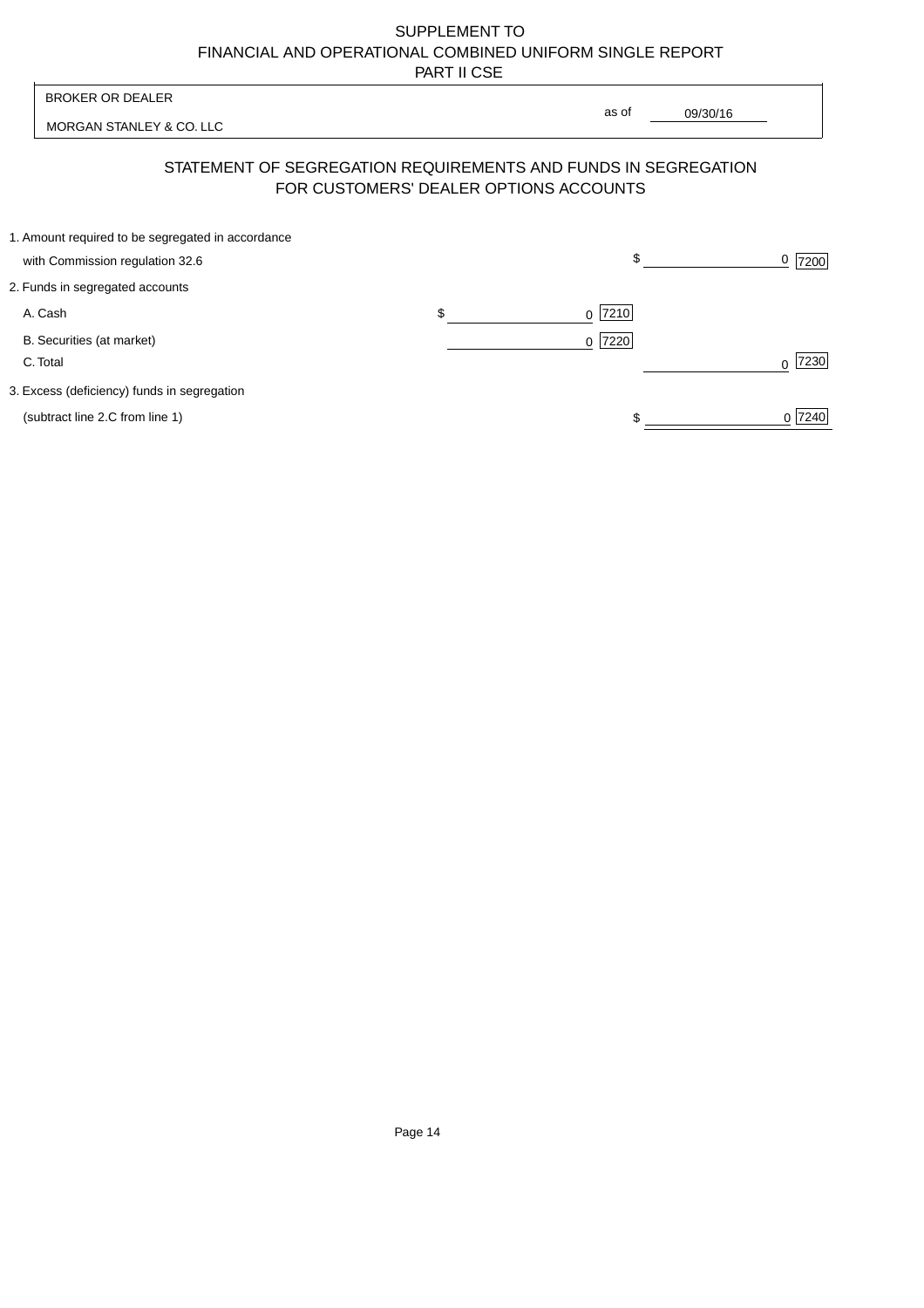PART II CSE

| <b>BROKER OR DEALER</b>  |       |          |
|--------------------------|-------|----------|
| MORGAN STANLEY & CO. LLC | as of | 09/30/16 |
|                          |       |          |

## STATEMENT OF SECURED AMOUNTS AND FUNDS HELD IN SEPARATE ACCOUNTS PURSUANT TO COMMISSION REGULATION 30.7

#### FOREIGN FUTURES AND FOREIGN OPTIONS SECURED AMOUNTS

| Amount required to be set aside pursuant to law, rule or regulation of a foreign government<br>or a rule of a self-regulatory organization authorized thereunder |  |                    | \$                  | 7305 |
|------------------------------------------------------------------------------------------------------------------------------------------------------------------|--|--------------------|---------------------|------|
| 1. Net ledger balance - Foreign Futures and Foreign Option Trading - All Customers                                                                               |  |                    |                     |      |
| A. Cash                                                                                                                                                          |  |                    | \$<br>2,578,734,884 | 7315 |
| B. Securities (at market)                                                                                                                                        |  |                    | 1,253,639,533       | 7317 |
| 2. Net unrealized profit (loss) in open futures contracts traded on a foreign board of trade                                                                     |  |                    | 132,694,250         | 7325 |
| 3. Exchange traded options                                                                                                                                       |  |                    |                     |      |
| A. Market value of open option contracts purchased on a foreign board of trade                                                                                   |  |                    | 24,205,969          | 7335 |
| B. Market value of open contracts granted (sold) on a foreign board of trade                                                                                     |  |                    | (1,842,285)         | 7337 |
| 4. Net equity (deficit) (add lines 1.2. and 3.)                                                                                                                  |  |                    | \$<br>3,987,432,351 | 7345 |
| 5. Accounts liquidating to a deficit and accounts with                                                                                                           |  |                    |                     |      |
| debit balances - gross amount                                                                                                                                    |  | 7351<br>37,230,103 |                     |      |
| Less: amount offset by customer owned securities                                                                                                                 |  | 36,195,084) 7352   | 1,035,019           | 7354 |
| 6. Amount required to be set aside as the secured amount - Net Liquidating Equity Method (add lines 4 and 5)                                                     |  |                    | \$<br>3,988,467,370 | 7355 |
| 7. Greater of amount required to be set aside pursuant to foreign jurisdiction (above) or line 6.                                                                |  |                    | \$<br>3,988,467,370 | 7360 |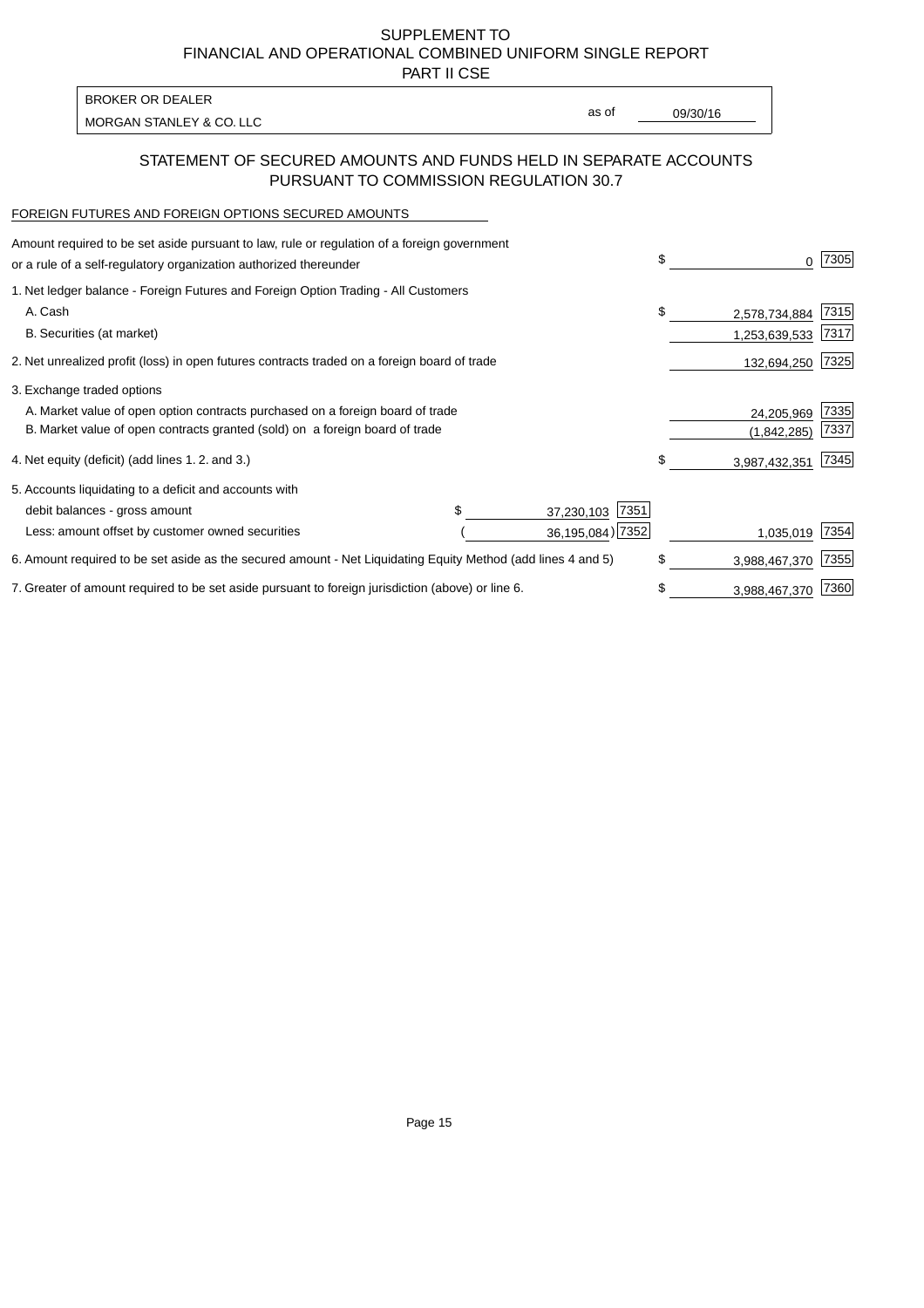BROKER OR DEALER

MORGAN STANLEY & CO. LLC

09/30/16

as of

## STATEMENT OF SECURED AMOUNTS AND FUNDS HELD IN SEPARATE ACCOUNTS PURSUANT TO COMMISSION REGULATION 30.7

### FUNDS DEPOSITED IN SEPARATE REGULATION 30.7 ACCOUNTS

| 1. Cash in banks                   |                                                                                                                      |      |                                   |             |                    |
|------------------------------------|----------------------------------------------------------------------------------------------------------------------|------|-----------------------------------|-------------|--------------------|
|                                    | A. Banks located in the United States                                                                                |      | \$<br>396,284,189 7500            |             |                    |
|                                    | B. Other banks qualified under Regulation 30.7                                                                       |      |                                   |             |                    |
| Name(s):                           | 0                                                                                                                    | 7510 | 510,688,506 7520 \$               |             | 906,972,695 7530   |
| 2. Securities                      |                                                                                                                      |      |                                   |             |                    |
|                                    | A. In safekeeping with banks located in the United States                                                            |      | \$<br>357,849,615 7540            |             |                    |
|                                    | B. In safekeeping with other banks qualified under Regulation 30.7                                                   |      |                                   |             |                    |
| Name(s):                           | 0                                                                                                                    | 7550 |                                   | $0$ 7560    | 357,849,615 7570   |
|                                    | 3. Equities with registered futures commission merchants                                                             |      |                                   |             |                    |
| A. Cash                            |                                                                                                                      |      | \$                                | $0$ 7580    |                    |
| <b>B.</b> Securities               |                                                                                                                      |      |                                   | $0$ 7590    |                    |
|                                    | C. Unrealized gain (loss) on open futures contracts                                                                  |      |                                   | $0$ 7600    |                    |
| D. Value of long option contracts  |                                                                                                                      |      |                                   | $0$ 7610    |                    |
| E. Value of short option contracts |                                                                                                                      |      |                                   | $0$ ) 7615  | 0 7620             |
|                                    | 4. Amounts held by clearing organizations of foreign boards of trade                                                 |      |                                   |             |                    |
| Name(s):                           | <u> 1989 - Johann Barn, mars eta bat erroman erroman erroman erroman erroman erroman erroman erroman erroman err</u> | 7630 |                                   |             |                    |
| A. Cash                            |                                                                                                                      |      | \$                                | 0 7640      |                    |
| <b>B.</b> Securities               |                                                                                                                      |      |                                   | $0$ 7650    |                    |
|                                    | C. Amount due to (from) clearing organizations - daily variation                                                     |      |                                   | $0$ 7660    |                    |
| D. Value of long option contracts  |                                                                                                                      |      |                                   | $0^{7670}$  |                    |
|                                    | E. Value of short option contracts                                                                                   |      |                                   | $_0$ ) 7675 | $0^{7680}$         |
|                                    | 5. Amounts held by members of foreign boards of trade                                                                |      |                                   |             |                    |
| Name(s):                           | 0                                                                                                                    | 7690 |                                   |             |                    |
| A. Cash                            |                                                                                                                      |      | \$<br>1,880,454,615 7700          |             |                    |
| <b>B.</b> Securities               |                                                                                                                      |      | 895,789,918 7710                  |             |                    |
|                                    | C. Unrealized gain (loss) on open futures contracts                                                                  |      | 132,694,928 7720                  |             |                    |
| D. Value of long option contracts  |                                                                                                                      |      | 24,205,969 7730                   |             |                    |
|                                    | E. Value of short option contracts                                                                                   |      | $(1,842,285)$ <sup>)</sup> [7735] |             | 2,931,303,145 7740 |
|                                    | 6. Amounts with other depositories designated by a foreign board of trade                                            |      |                                   |             |                    |
| Name(s):                           | 0                                                                                                                    | 7750 |                                   |             | 0 7760             |
|                                    |                                                                                                                      |      |                                   |             | 0 7765             |
|                                    | 8. Total funds in separate section 30.7 accounts                                                                     |      |                                   | \$          | 4,196,125,455 7770 |
|                                    | 9. Excess (deficiency) set Aside Funds for Secured Amount (subtract Line 7 Secured                                   |      |                                   |             |                    |
| Statement page 15 from Line 8)     |                                                                                                                      |      |                                   | \$          | 207,658,085 7380   |
|                                    | 10. Management Target Amount for Excess funds in separate section 30.7 accounts                                      |      |                                   | \$          | 105,000,000 7780   |
|                                    | 11. Excess (deficiency) funds in separate 30.7 accounts over (under) Management Target                               |      |                                   | \$          | 102,658,085 7785   |
|                                    |                                                                                                                      |      |                                   |             |                    |